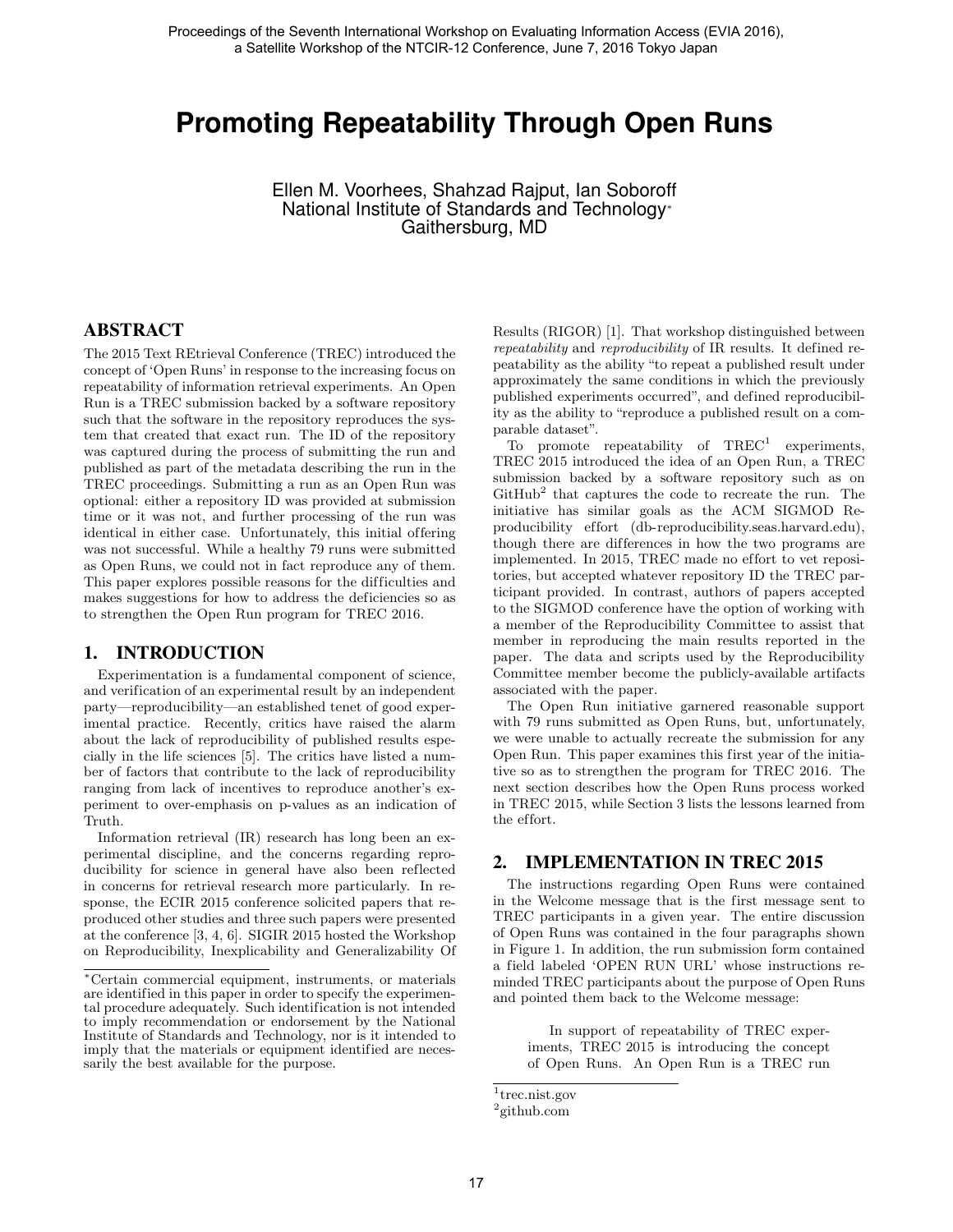To support the repeatability of TREC experiments, we are introducing the concept of Open Runs. An Open Run is a TREC run submission backed by a GitHub repository. GitHub is a source code revision control hosting site; you can host your code there, publish changes and releases, and anyone can access that code using either the website or the open-source git version control tool. If you submit your run as an Open Run, anyone else can reproduce your results by cloning your GitHub repository.

The procedure for submitting an Open Run is as follows. Your code must be in a GitHub repository, and when you are ready to submit your run, you must tag the code with a 'TREC2015-submission' tag. In the repository there needs to be documentation and scripts so that someone cloning the repo can reproduce the run; we suggest a README.TREC in a docs/ folder, and a script called 'generate-TREC2015-run'. Do not include data or topics in your repository.

When you submit your run, there will be a place on the submission form for you to give the URL for an open run. Here you should paste the URL pointing to the tagged release of your code, for example, 'https://github.com/example/tree/TREC2015-submission'. You can get this URL from the GitHub website by selecting the tag from the tags/branches drop down menu. This URL will be published with the final TREC results in the run archive, so that once the TREC cycle is complete others can reproduce your results.

Open Runs are an opportunity not only to promote reproducibility of TREC results, but also to benefit other potential participants by publishing systems that can be used as baselines in future years. By making your runs Open, you contribute to the community. Open Runs are not mandatory, as releasing source code for your system may not be possible, but we hope that you will consider making your runs Open if you can.

Figure 1: Instructions to TREC participants regarding the new Open Run initiative.

Table 1: Number of teams participating in a track and number of teams that submitted their runs as Open Runs to that track for TREC 2015 tracks attracting any Open Runs.

|                           | Total | Teams Submitting |
|---------------------------|-------|------------------|
| Track                     | Teams | Open Runs        |
| Clinical Decision Support | 36    |                  |
| Contextual Suggestion     | 12    |                  |
| Microblog                 | 16    |                  |
| Tasks                     | 5     |                  |

submission backed by a GitHub repository specifically, a GitHub repository that encapsulates all the code needed to produce this exact run. See the TREC 2015 welcome message for more details. Provide the URL for the tagged release of the repository that reproduces this run here.

TREC 2015 received a total of 79 individual run submissions that included some sort of ID in the Open Run field. Multiple runs from the same participating team to the same track were always included in the same repository, resulting in a total of 19 distinct repositories. There were 87 participating teams in TREC 2015, so slightly less than one quarter of the teams submitted their runs as Open Runs. Table 1 shows the number of teams submitting Open Runs, as well as the total number of teams participating in the track, for each of the four tracks that received any Open Runs.

In December 2015, the conclusion of the TREC 2015 cycle, we accessed each repository to try and recreate the submissions. We made a good faith effort to recreate a submission from the contents of its repository, though we purposely did not go to extraordinary lengths to do a reconstruction since the target audience of the repositories are unlikely to do so. In the end, we were unable to reproduce any of the runs due to a few different types of difficulties.

Some repositories were either invalid, i.e, the URL pro-

#### Table 2: Number of Open Run repositories af fected by a given difficulty.

| Invalid or empty repository:              |    |
|-------------------------------------------|----|
| Repository contains no run-specific code: | -1 |
| Missing/incomplete README file:           | 9  |
| Compilation error encountered:            | 5  |
| Proprietary data needed:                  |    |

vided did not point to a repository, or empty, i.e., the URL pointed to a repository but that repository contained no files. One repository contained only code that the track organizers had released; there was no code specific to the participant who had created the repository. Other repositories contained code but no README file or other indication of how to build the system. Few users will be motivated enough to trace through a mass of undocumented code to understand how to build the system and create a run (and we did not). In another few repositories we began to build the system but encountered compiler errors during the build. For one repository, the system built cleanly, but reproducing the TREC submission required proprietary data that was not available to us. Table 2 shows the counts of the repositories affected by a given difficulty. The number of repositories sums to more than 19 (the total number of repositories) because we could encounter more than one difficulty per repository.

#### 3. DISCUSSION

Our initial experience with Open Runs has been instructive despite our inability to reproduce any runs. In this section we outline some of the lessons learned.

#### 3.1 Participation

An almost 25% participation rate for a new initiative is actually encouraging, especially given that TREC's definition of Open Runs requires a very high degree of transparency the entire retrieval system is assumed to be open source.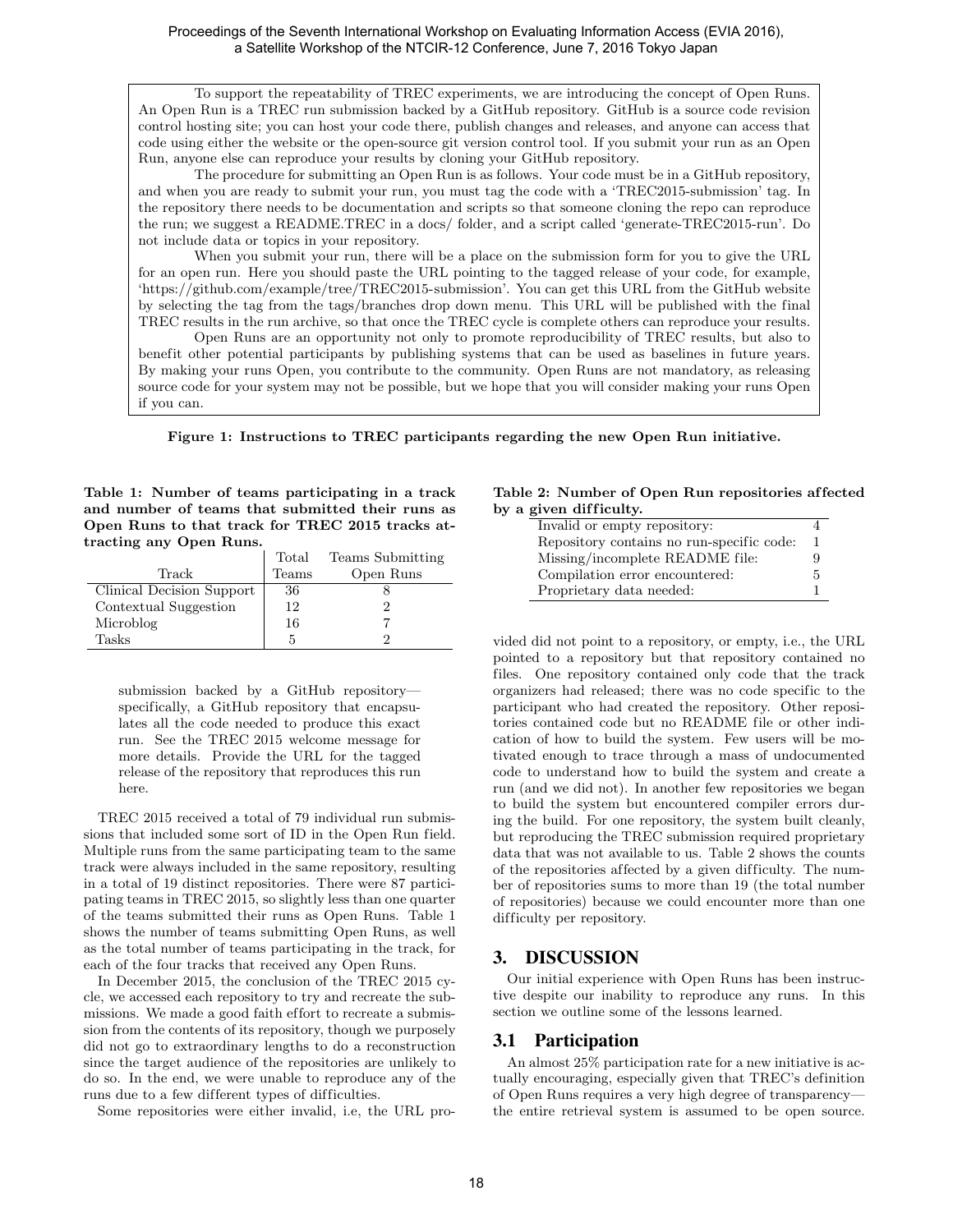This level of transparency is too great for many participants who have legitimate proprietary interest in their systems. In the future TREC may wish to ratchet down the level of transparency required. For example, a repository containing a complete specification file for a run, but not the retrieval system code itself, will be more useful than no repository at all.

Having said that, it is unclear how best to motivate participants to submit Open Runs. Creating an effective repository requires a significant amount of additional work (documenting and packaging the experiment) compared to only submitting the run. Further, this work comes at a time when the participant is facing deadline pressures. We assume that the empty and invalid repositories observed in the TREC 2015 submissions reflect participants' intentions to make the run open once the deadline pressure was gone, intentions that unfortunately were not fulfilled. Since the rewards for submitting Open Runs are intangibles essentially, being a good citizen of the research community branding a run as an open run and pointing to the associated repository appear to be the only available incentives to offer to TREC teams to encourage them to participate in the Open Runs program. Similarly, a paper that goes through the SIGMOD Reproducibility process gets a "dbreproducible" tag attached to it in the ACM digital library as its reward.

### 3.2 Data

As with transparency, the issue of data within a repository is also more nuanced than the TREC definition of Open Runs affords. In the TREC 2015 instructions, the explicit prohibition against including data in the repository was intended to prevent participants from including the common track data (documents and topics) in the repository since anyone recreating the run would presumably have that data, too. But, of course, retrieval systems might use all sorts of auxiliary resources in processing a run, such as thesauri or other vocabulary aids, corpora other than the target document set, previously learned models of items of interest, etc. Some of these resources might be able to be included in the repository itself and others specified at a sufficient level of detail that an interested repository user could procure the appropriate version. But some will not be transferable at all. For example, a system that builds queries based on relationships it mines from the live web at search time will likely create different queries every time it is run.

Auxiliary data resources are not the only data challenges. TREC tasks that employ dynamic data streams also violate the basic premise of Open Runs—that it is possible to capture the software of a TREC participant at the point of time when a TREC submission was created and use that exact code base to recreate a run. In TREC 2015, The Microblog track was one of the tracks that used a live data stream as the document set. Participants monitored the live Twitter<sup>3</sup> stream to find tweets relevant to a set of (simulated) user profiles. Participants' systems necessarily contain routines that connect to Twitter and process the observed tweets. Since the tweet stream is constantly changing, rerunning that code definitely does not recreate the submitted run.

Open Runs as defined also exclude the variety of information seeking tasks that do not fit neatly into the test collection framework. A prime example in this category

3 twitter.com

is interactive runs. In an interactive run, the behavior of the system is dependent on the particular choices made by the user. Since different users will interact differently with the system, and the same user will interact differently at different times, directly recreating the submission will not be possible unless some sort of trace of the original interaction is recorded and used to simulate the user during the recreation [2].

# 3.3 Instructions

The rudimentary definition of Open Runs was not a main cause of our inability to recreate the runs that were submitted as Open Runs in TREC 2015. A sizeable majority of the difficulties were much more prosaic: lack of a README file or other explanation of the way forward and compilation errors.

The instructions sent to TREC participants gave little direction as to how best to set up a usable repository. More extensive instructions may reduce the number of prosaic errors. In particular, the instructions should stress the importance of a README file and encourage the use of associated 'make' files to guide a repository user through the process of building the system and creating a run. The README file should document the computing environment (operating system, compiler version, etc.) in which the submission was created. Any other known dependencies should also be explicitly listed in the README. A set of example repositories, one per track, containing a baseline or stub system for accomplishing the track's task and complete documentation in the desired format would make expectations clear and assist participants in creating their own repositories. ReproZip<sup>4</sup> is another option to ease the construction of effective repositories.

# 3.4 Next Steps

The Open Runs initiative will continue in TREC 2016. In light of the above considerations, we propose some modifications to the program.

- Separate the deadlines for run submission and Open Run designation. If our assumption that empty/invalid repositories reflect participants' intention to submit open runs that was thwarted by deadline pressure is true, then a later deadline for designating a run as an Open Run should improve the quality of the repositories.
- Validate the repositories. A process whereby the repositories are tested within the TREC cycle would allow errors to be caught at a time when they could still be fixed. For example, participants in a track could try reproducing one anothers' runs from the repositories. Since peer review of repositories might prove to be unduly burdensome, an alternative is to have a team reproduce its own result from the repository on a separate machine. Documentation of such an effort could be part of the Open Run designation submission.
- Require (or at least strongly encourage) use of a standardized repository structure. Use of a standardized repository structure would not only help the teams creating Open Runs by reminding

<sup>4</sup> reprozip.readthedocs.io/en/1.0.x/